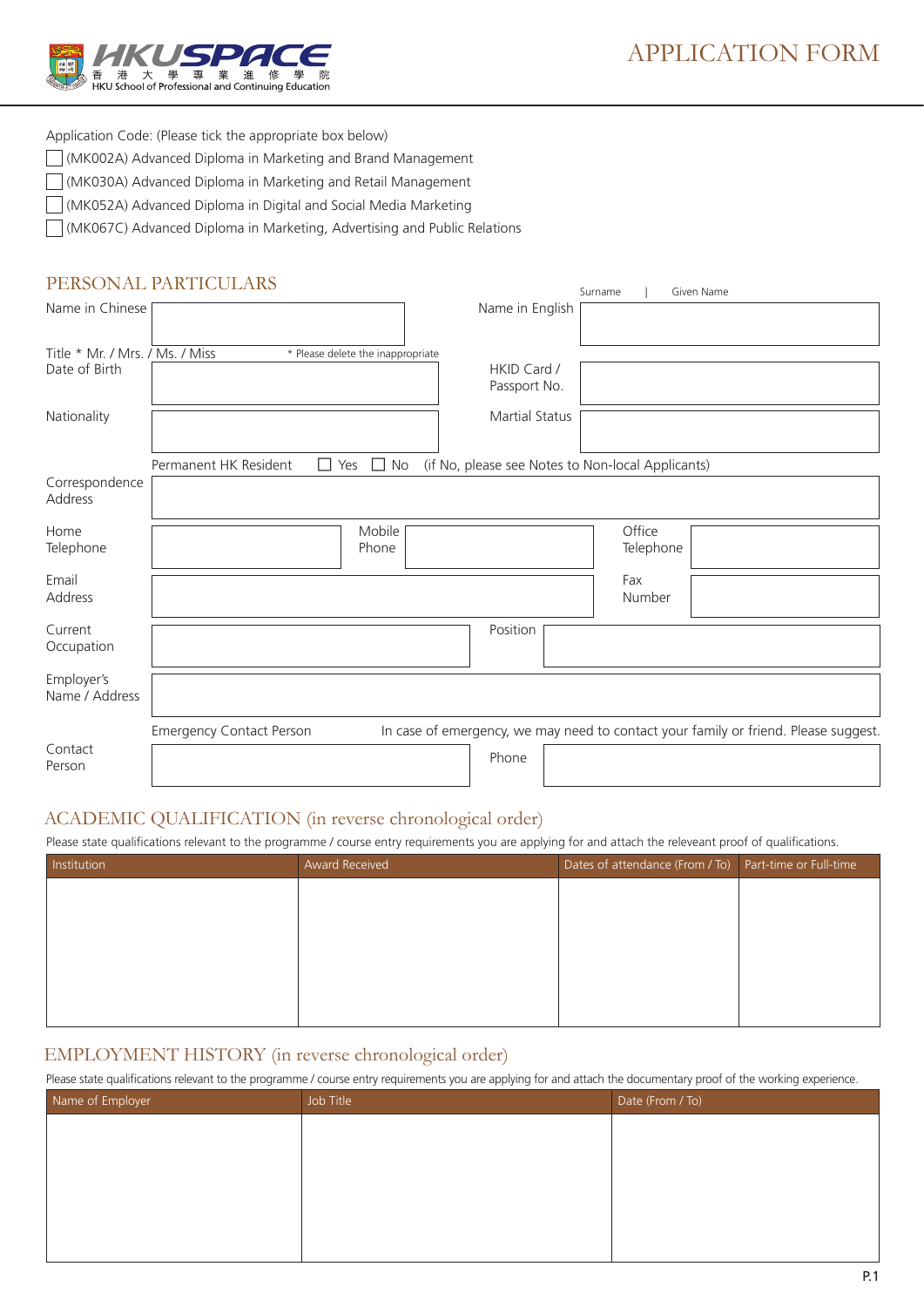# STUDENT SURVEY

Please answer the following questions so that we may understand more about you:

| 1. Where did you hear about our programmes?                                                                                             |                          |  |  |  |  |  |  |
|-----------------------------------------------------------------------------------------------------------------------------------------|--------------------------|--|--|--|--|--|--|
| Recommended by friends / relatives<br>Facebook<br>Google Search<br>Instagram                                                            | <b>HKU SPACE website</b> |  |  |  |  |  |  |
| Others (please specify<br>Programme brochure                                                                                            |                          |  |  |  |  |  |  |
| 2. Do you plan to study a Bachelor Degree after graduates from the Advanced Diploma?<br>Yes (please go to Q3)<br>$\vert$ No (Thank you) |                          |  |  |  |  |  |  |
| 3. Which of the following Bachelor Degree do you want to pursue? (may select more than one answer)                                      |                          |  |  |  |  |  |  |
| Advertising and Public Relations<br>Digital Marketing<br>Management<br>Marketing                                                        | Retail Management        |  |  |  |  |  |  |
|                                                                                                                                         |                          |  |  |  |  |  |  |

# OTHER RELEVANT INFORMATION

# HKU SPACE ALUMNI

All new enrolled students in the School will automatically receive a lifelong learner card which serves as the student card. It also confers eligibility to become an alumnus of HKU SPACE. If you DO NOT WISH to be an alumnus, please check this box.  $\square$ 

# Equal Opportunities for Learning at HKU SPACE

It is the School policy to offer equal opportunities to all applicants with or without disabilities. To enable us to meet the needs of all students, you are invited to indicate on this form whether you require any special assistance. If you do need such assistance, the School may approach you subsequently to obtain further details so as to facilitate our planning and assess how best we can help you.

Special assistance required □ Yes (if you check yes, you agree to give us further information on your special needs and consent to our further processing of your data) □ No

#### Statement on Collection of Personal Data

- 1. It is necessary for applicants to supply their personal data and to provide all the information requested in the application documents, as otherwise the School may be unable to process and consider their applications.
- 2. The personal data provided in this form will be used for processing your application for admission, and for registration, academic and administrative communication, alumni management and contacts, research, statistical and marketing (including direct marketing) purposes. The data will be solely handled by HKU SPACE staff but may be transferred to an authorised third party providing services to the School in relation to the above purposes and prescribed purposes as allowed by the law from time to time.
- 3. When the processing and consideration of all the applications for a particular programme have been completed: (a) the application papers of unsuccessful candidates will be destroyed (if you have indicated to receive our promotional materials in Paragraph 6 then your contact details and opt-in consent would be retained for such purposes); and (b) the application papers of successful candidates will serve as part of the applicant's official student records and will be handled by HKU SPACE staff or by staff of an authorised third party providing services to the School in relation to the stated purposes. In all such circumstances, please be assured that any personal information you supply will be kept strictly confidential. Personal data collected arising from any payment for this application may be retained as statutorily required and for processing refund, if necessary.
- 4. Upon enrolment, applicants will be required to submit a recent colour photo for student identification purpose.
- 5. The School will send urgent messages to students via Short Message Services (SMS) and supplement by other means such as email (if the need arises). It is therefore important that the mobile phone number and email address that the applicant provides are accurate. Any change should be reported to the School immediately. Those who have genuine difficulty in receiving urgent messages via SMS should contact the programme teams for separate arrangements.

## *Use of Personal Data related to Direct Marketing*

6. From time to time, the School will send the latest updates and promotional materials to applicants/students and alumni on the availability of the programmes and courses. This will also include seminars and events, discounts and offers, clinics and other services as well as the alumni events, privileges and offers, networking opportunities and fund-raising initiatives. Occasionally information from our parent University and fellow HKU subsidiaries may also be sent. Various communication channels will be employed such as direct-mail, email, mobile phone and other forms of social media, by using your personal data (including, but without limitation to, your name, contact details and other information collected in your profile such as the programme(s) you enrolled, your graduation year etc). You always have the right to make subsequent changes on your choice of receiving further marketing materials by sending a written unsubscribe request (by email or by post) to the School at any time.

# **If you DO NOT WISH to receive our latest updates and promotional materials through the communication channels as stated above, including discounts and offers from time to time, please check this box.**□

- 7. Under the provisions of the Personal Data (Privacy) Ordinance, applicants have the right to request the School to ascertain whether it holds your personal data, to be given a copy, and to apply for correction of the data, if deemed incorrect. Applications for access to personal data should be made by using a special request form and on payment of a fee. Such applications for access to information should be addressed to the Data Protection Officer, HKU SPACE. For general requests of personal data amendment, please fill out the "Application Form for Personal Data Amendment" and submit it to HKU SPACE.
- 8. For details on the School's policy on personal data (privacy), please refer to the School Prospectus or Website (http://hkuspace.hku.hk/policy-statement/ privacy-policy).
- 9. HKU SPACE, being part of the University of Hong Kong, the Personal Information Collection Statement and the Supplement in relation to the General Data Protection Regulation of the University also apply where applicable and can be accessed from http://www.aal.hku.hk/admissions/documents/pics.pdf and https://admissions.hku.hk/tpg/sites/default/files/GDPRPrivacyNotice\_ApplicantsandStudents.pdf. Being in partnership with other overseas Universities, it also endeavours to comply to their laws and regulations as far as practicable. However, the School is obliged to maintain part of the students' records in perpetuity for reasons stated in this PIC.